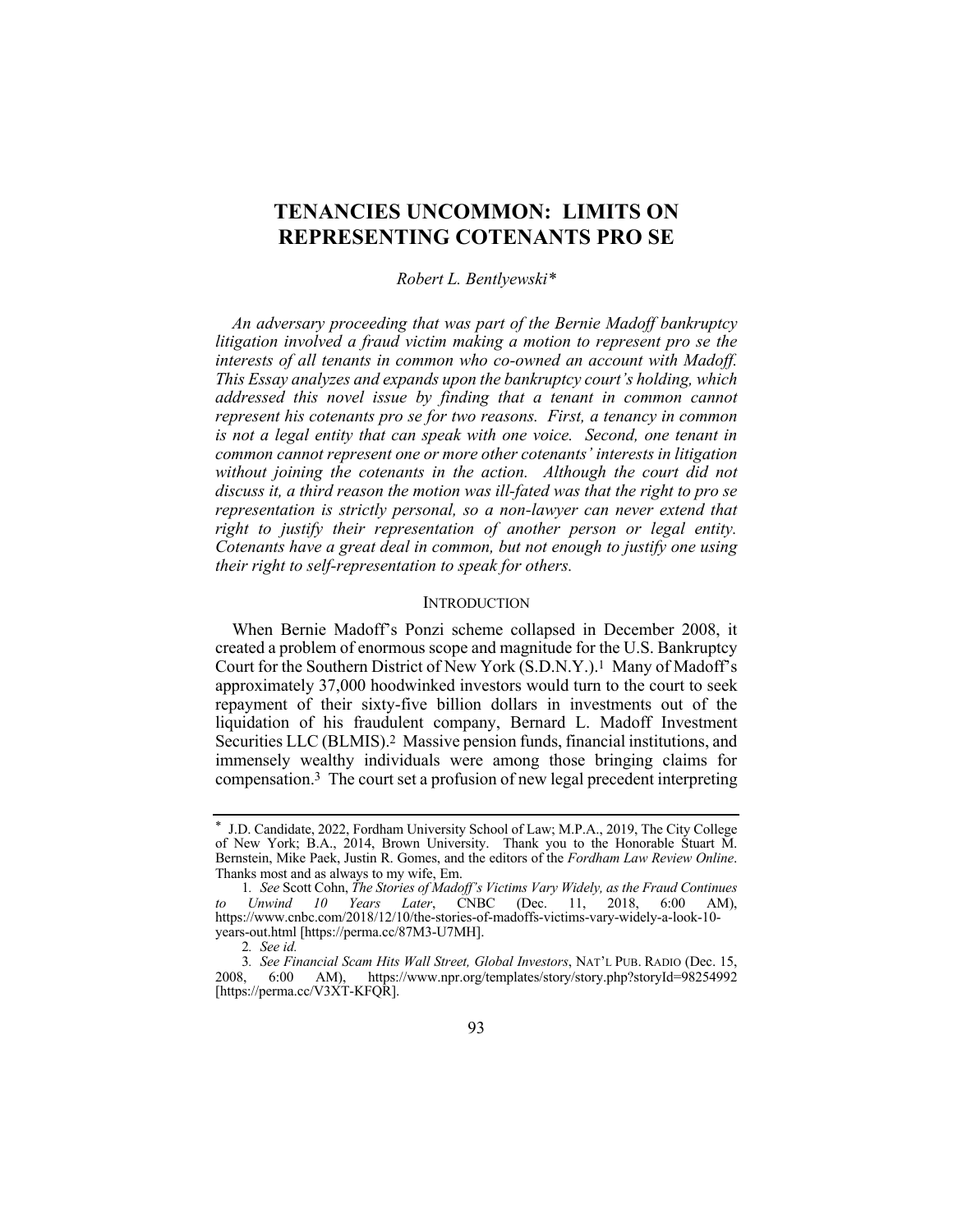the Bankruptcy Code in complicated cases involving real investments, payouts from fictional gains, and a dizzying trail of subsequent transfers that could hinder recoupment.4 But not all of Madoff's victims were big institutions or super-rich individuals, and not all of the difficult questions the court faced were on matters of bankruptcy law.

One case that required the S.D.N.Y. Bankruptcy Court to rule on a legal issue far outside of the Bankruptcy Code involved a doctor from Boca Raton, Florida, who, along with his brother, opened an account with Madoff in 1992.5 The brothers, Dr. Alan Melton and Andrew Melton, shared ownership of the account as tenants in common at first, but they later created a limited liability company (LLC) specifically to hold the account.6 The Meltons believed that their BLMIS account was worth \$2.2 million, the product of years of consistent returns from Madoff's canny investments, but it was actually worth nothing.7 In fact, they had withdrawn \$145,000 more from the account than they had deposited over the years, and since the returns they believed to have accrued were fictitious, there was no actual money in their BLMIS account to recover in the liquidation.<sup>8</sup>

Dr. Melton, acting pro se, emailed the court to put forth a creative reason for why he should be able to collect in the liquidation despite the LLC's negative net equity: he was before the court representing the interests of his original BLMIS account, the tenancy in common (TIC) account he shared with his brother, not the LLC-owned account that was overdrawn by \$145,000.9 The court had no trouble shooting down this approach and finding that the TIC account *became* the LLC account and thus ceased to exist, which seemed clear because the two used the same BLMIS account number.<sup>10</sup> But to get there, the court first needed to decide whether what Dr. Melton wanted to do—argue before the court pro se as a single tenant in common, representing the interest of his cotenant brother—was acceptable under the law to begin with. The question had no easy answer, which caused

<sup>4</sup>*. See* Daniel Gill, *Madoff's Case Provides Precedent for Future Ponzi Victim Payouts*, BLOOMBERG L. (Apr. 15, 2021, 3:06 PM), https://news.bloomberglaw.com/bankruptcylaw/madoffs-case-provides-precedent-for-future-ponzi-victim-payouts [https://perma.cc/ $\overline{7}28C-3JH\overline{8}$ ].

<sup>5</sup>*. See* Sec. Inv. Prot. Corp. v. Bernard L. Madoff Inv. Sec. LLC, No. 08-01789, 2019 WL 3436542, at \*1 (Bankr. S.D.N.Y. July 26, 2019) [hereinafter *Melton I*].

<sup>6</sup>*. See* Sec. Inv. Prot. Corp. v. Bernard L. Madoff Inv. Sec. LLC, No. 08-01789, 2020 WL 3264056, at \*1 (Bankr. S.D.N.Y. June 10, 2020) [hereinafter *Melton II*].

<sup>7</sup>*. See id.* at \*6–7.

<sup>8</sup>*. See id.* at \*6. The S.D.N.Y. Bankruptcy Court adopted the "Net Investment Method" to divide BLMIS's funds to its swindled customers in the liquidation. *See In re* Bernard L. Madoff Inv. Sec. LLC, 424 B.R. 122, 124–25 (Bankr. S.D.N.Y. 2010), *aff'd*, 654 F.3d 229 (2d Cir. 2011), *cert. denied*, 567 U.S. 934 (2012). The method entailed calculating each customer's net equity, putting aside the fictional gains and subtracting total withdrawals from total deposits, and returning positive balances to customers on a pro rata basis. *See id.* nn. 4– 5.

<sup>9</sup>*. See Melton II*, 2020 WL 3264056, at \*3.

<sup>10</sup>*. See id.* at \*4.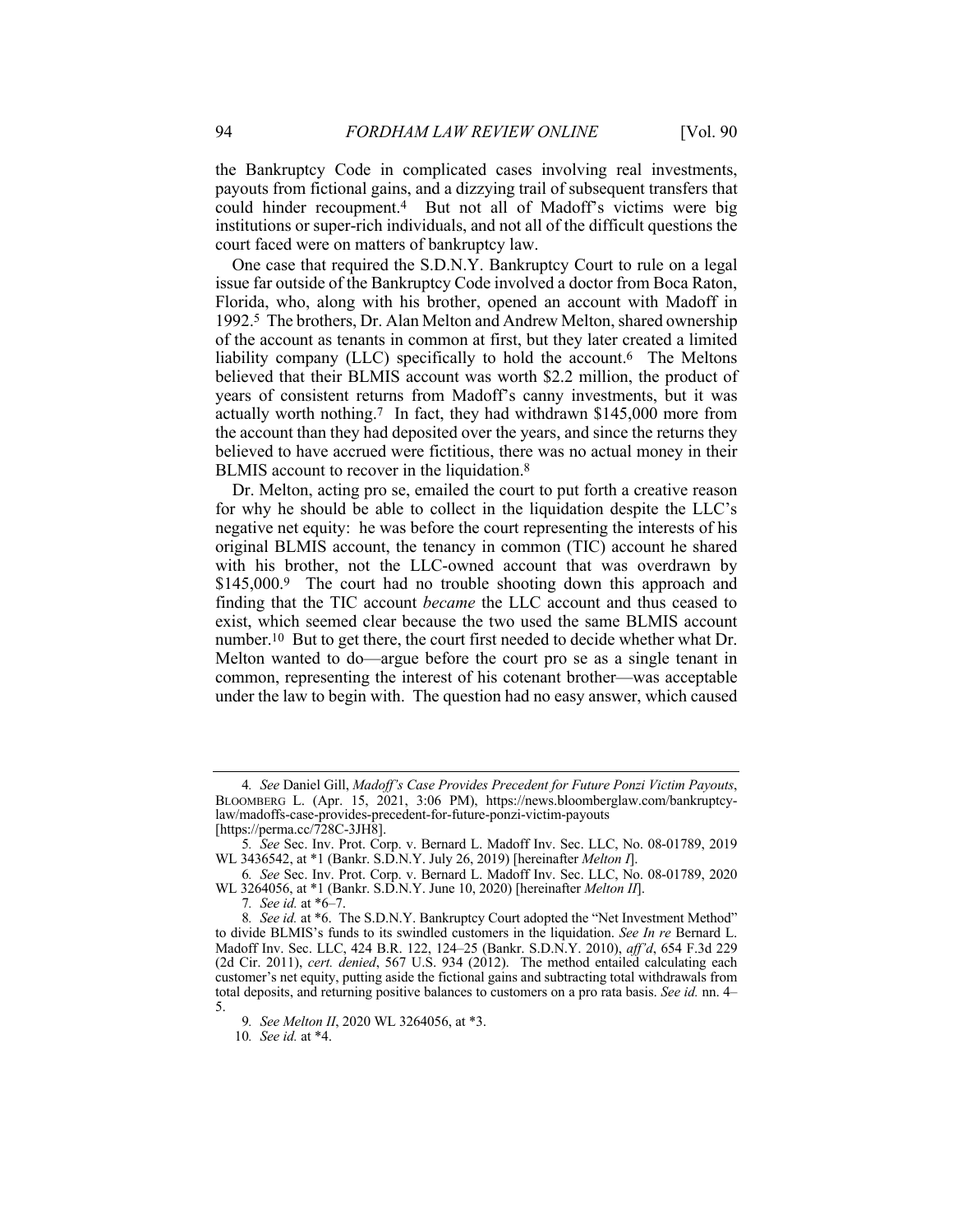the court to fashion a ruling partly by analogy to case law involving other forms of property ownership.11

This adversary proceeding<sup>12</sup> demonstrated the underappreciated complexity of Article I bankruptcy courts' work, showing how their judges are asked to rule on just as broad a range of state and federal civil claims as Article III district courts when arriving at their bankruptcy decisions.<sup>13</sup> More importantly, the case also resolved a complicated common law question regarding the rights of tenants in common to represent cotenants' interests in property pro se. This Essay examines the court's ruling and provides a deeper analysis of the relevant blackletter law.

Part I analyzes the fundamentals of TIC ownership and the legal rights of tenants in common, both collectively and as individuals, and explains that TICs are not legal entities that can appear as parties to litigation. Part II briefly discusses pro se representation and its limits, and then applies the law to Dr. Melton's request. This Essay concludes by summarizing the rule that an individual tenant in common can only represent their personal stake in TIC property pro se, not the interests of fellow cotenants. The S.D.N.Y. Bankruptcy Court did not need to explore the issue comprehensively to dispose of Dr. Melton's motion—not addressing the law of pro se representation at all in its opinion—so this Essay provides a complete analysis to clarify why one tenant in common cannot represent another pro se.

#### I. TENANCIES IN COMMON

A TIC is an arrangement of shared ownership in which each owner has a full right of possession over a piece of property, even if one owns a greater percentage share of it than another.<sup>14</sup> The co-owners, called "tenants in common" or "cotenants," each have separate title to a share of the property but an "undivided" possessory interest in the whole property.15 This means

<sup>11</sup>*. See infra* notes 28–31 and accompanying text.

<sup>12</sup>*. See* U.S. BANKR. CT., N. DIST. FLA., *Filing an Adversary Proceeding (AP) Without an Attorney*, https://www.flnb.uscourts.gov/filing-adversary-proceeding-ap-without-attorney [https://perma.cc/F4GQ-ZWR9] (last visited Jan. 5, 2022) ("An adversary proceeding (or 'AP') is a lawsuit filed separate from but related to the bankruptcy case. It is an action commenced by one or more Plaintiffs filing a Complaint against one or more Defendants and resembles a typical civil case."); *see also In re* Morris, 950 F.2d 1531, 1534 (11th Cir. 1992) (explaining that adversary proceedings are distinct from bankruptcy cases despite being argued in the bankruptcy court).

<sup>13</sup>*. See In re* Lerch, 85 B.R. 491, 493 (Bankr. N.D. Ill. 1988) ("The bankruptcy court's jurisdiction to decide any matter is invoked by the filing of a bankruptcy petition .... [D]uring the pendency of a bankruptcy case . . . the court enters orders that alter the rights of parties . . . ; all because of the peculiarities of bankruptcy.").

<sup>14</sup>*. See* Gonzalez v. Wilshire Credit Corp., 25 A.3d 1103, 1107 n.2 (N.J. 2011) ("A tenancy in common is the holding of an estate by different persons, with a unity of possession and the right of each to occupy the whole in common with the [others].") (quoting Cap. Fin. Co. of Del. Valley, Inc. v. Asterbadi, 912 A.2d 191, 195 (N.J. Ch. Div. 2006)).

<sup>15</sup>*. See* Fagnani v. Fisher, 15 A.3d 282, 289 (Md. 2011) ("A tenant in common holds an undivided share in the whole estate, and an equal right to possess, use, and enjoy the property."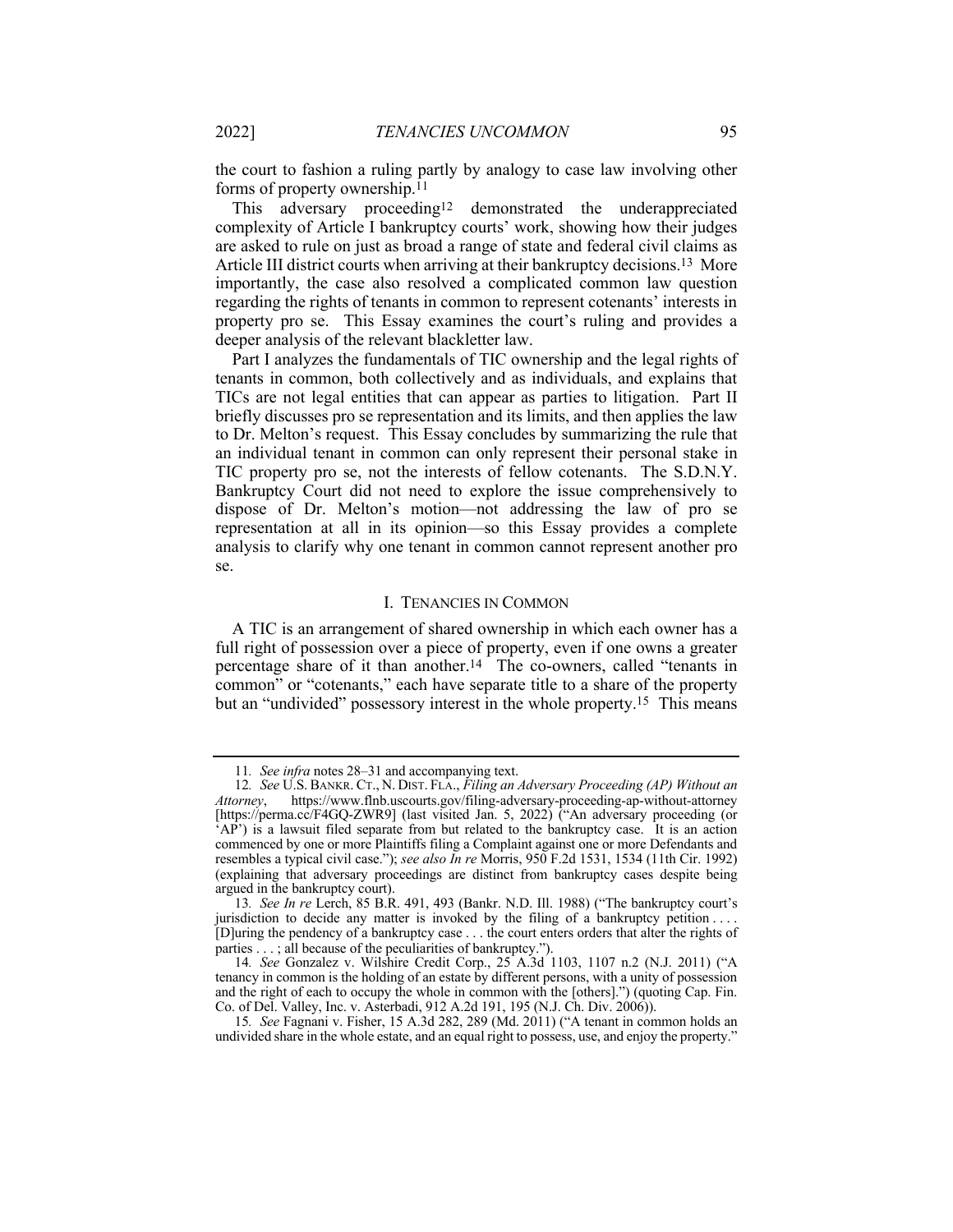that each may use and enjoy the property as if they were the sole owner.16 For example, if three people each own a one-third share of a tomato garden as tenants in common, any of the three cotenants can walk in and pick a tomato from anywhere in that garden; they are not limited to taking from any particular third of it. The major difference between the rights of a sole owner and those of a tenant in common is that a sole owner can use up or destroy their property if they would like, while tenants in common cannot interfere with their cotenants' rights to enjoy the property<sup>17</sup> without permission from or a contract with their cotenants allowing them to do so.<sup>18</sup>

Dr. Melton and his brother shared their BLMIS account in this manner.19 For one cotenant to be able to represent their fellow cotenants' similar or identical interests pro se in court—for Dr. Melton to be able to represent his brother—it must mean that either (1) the TIC interests can form a single legal entity that can speak with one voice, and the pro se cotenant can be that voice, or (2) the pro se cotenant can sue on behalf of other cotenants even though their interests are legally distinct. Parts I.A and I.B respectively explain that neither are the case under the common law of TICs.

# *A. Not Legal Entities*

A TIC is not a legal entity on its own,20 but merely a manner in which other entities or persons share ownership of a piece of property.21 As a nonentity, a TIC cannot sue or be sued in its own name; it must litigate by and through its cotenant owners.22 When Dr. Melton and his cotenant brother turned ownership of their BLMIS account over to an LLC, the account went

18*. See* Reishus v. Bullmasters, LLC, 409 P.3d 435, 439 (Colo. App. 2016) ("[T]he general rules of tenancies-in-common will not control where there is a contrary agreement." (internal quotation marks and alterations omitted) (quoting *Butler*, 792 N.E.2d at 1058 (N.Y. 2003))).

19*. See Melton II*, No. 08-01789, 2020 WL 3264056, at \*1 (Bankr. S.D.N.Y. June 10, 2020).

20*. See* Munkdale v. Giannini, 41 Cal. Rptr. 2d 805, 811 (Cal. App. 1995) (calling joint tenancies and TICs "nonentities").

21*. See* Zimmerer v. Clayton, 7 N.J. Tax 15, 22 (1984) ("[T]he term 'partnership' describes a kind of legal entity whereas the term 'tenancy in common' describes a form of property ownership.").

22*. See* Oliver v. Swiss Club Tell, 35 Cal. Rptr. 324, 329 (Cal. Ct. App. 1963) ("A civil action can be maintained only against a legal person, i.e., a natural person or an artificial or quasi-artificial person; a nonentity is incapable of suing or being sued."); *see also* Butler *ex rel.* Butler v. Rafferty, 792 N.E.2d 1055, 1059 (N.Y. 2003) (finding that the remedy for a plaintiff injured on property owned by tenants in common is to sue the cotenants jointly or severally for damages).

<sup>(</sup>internal quotation marks and alterations omitted) (quoting Downing v. Downing, 606 A.2d 208, 211 (Md. 1992))).

<sup>16</sup>*. See* Butler *ex rel.* Butler v. Rafferty, 792 N.E.2d 1055, 1058 (N.Y. 2003) (calling this aspect of TICs their "distinguishing feature").

<sup>17</sup>*. See* 86 CORPUS JURIS SECUNDUM, Tenancy in Common § 60 (regarding waste, "[o]dinarily any action by a tenant in common which causes the destruction or permanent injury of the property held in common constitutes waste for which he or she is liable"); *see also* Caprer v. Nussbaum, 825 N.Y.S.2d 55, 63 (N.Y. App. Div. 2006) (regarding overuse and exhaustion of TIC property, one cotenant's use cannot leave another cotenant "excluded from similar use and enjoyment").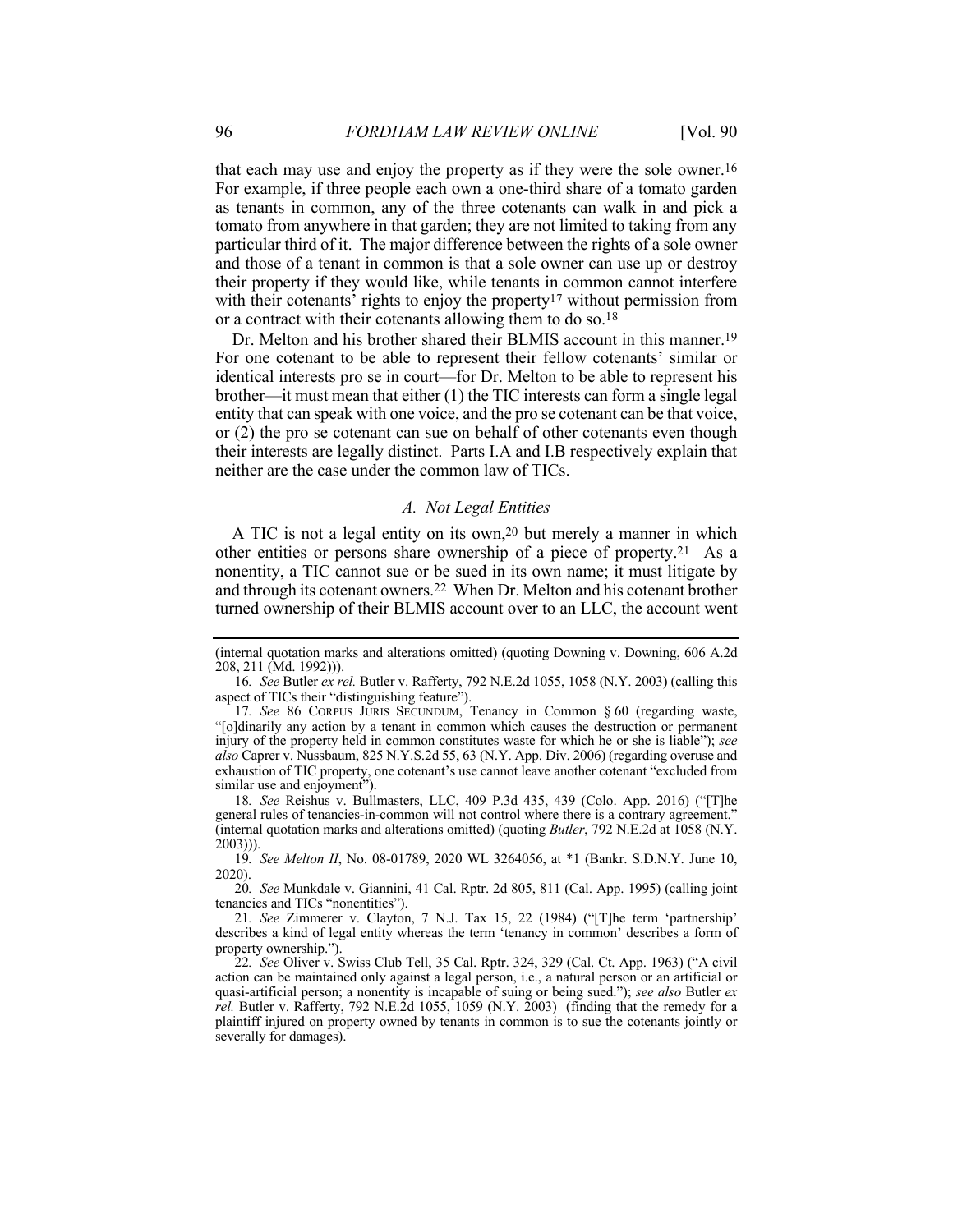from being owned by two legal persons (the brothers, as individual cotenants) to one (the LLC)23 at that time. "TIC" is merely descriptive of *how* the brothers shared ownership of the account—it is not a separate entity that actually owned the account the way the LLC later did.

#### *B. Suing on Behalf of Other Cotenants*

With TIC property unable to stand as a legal person on one side of the "v." in a legal case, the question becomes whether one cotenant—Dr. Melton can step in and litigate on behalf of other cotenants despite their having distinct legal interests. Usually, a cotenant is limited to only representing their personal stake in TIC property in court, not representing the full interest.24 For example, if a brother and sister are equal cotenant owners of a house and owed a total of one thousand dollars in rent from a lessee, the sister can sue the lessee for the \$500 owed to her personally but not the full one thousand dollars.25 The policy justification for requiring cotenants to join each other in lawsuits and not allow any one cotenant to represent the full interest is to avoid "(1) a multiplicity of suits; (2) several recoveries for one [breach or tort; and] (3) an inconvenience for the parties."26

If Dr. Melton had been right that the TIC-owned BLMIS account still existed, he only could have filed a claim with the court to recover the onehalf to which he held legal title. But he filed "on behalf of Melton TIC" as if it were an entity, or at least as if he was representing both its owners, which was outside his power as an individual cotenant.27

The S.D.N.Y. Bankruptcy Court found a case analogizing condominium ownership to TIC ownership to be instructive.28 In *Caprer v. Nussbaum*,29 the New York court explained how a single owner in a condominium complex is personally affected by the general finances of the complex and the conditions in the common areas that tenants share, but one owner cannot personally take legal control over those general finances or areas.30 Under New York law, condominiums have boards of managers that are recognized as legal entities with "exclusive capacity . . . to sue on behalf of the

<sup>23</sup>*. See* O'Reilly v. Valletta, 55 A.3d 583, 587 (Conn. App. 2012) ("A limited liability company is a distinct legal entity whose existence is separate from its members.").

<sup>24</sup>*. See* Nemet v. Bos. Water & Sewer Comm'n, 775 N.E.2d 750, 757 (Mass. 2002) ("[O]ne cotenant [may] bring suit against a third party without being required to join other cotenants as necessary parties. However, the cotenant bringing the action is permitted to recover for damages only to his or her interest." (internal quotation marks, citations, and alterations omitted)).

<sup>25</sup>*. See* Most v. Passman, 70 P.2d 271, 272–73 (Cal. App. 1937) ("[W]here one tenant in common obtains judgment against a stranger for possession of the entire premises, he cannot recover all the rents and profits, but only a proportion thereof corresponding to his interest in the land.").

<sup>26.</sup> Vee Bar, Ltd. v. BP Amoco Corp., 361 S.W.3d 128, 132 (Tex. App. 2011).

<sup>27</sup>*. Melton II*, No. 08-01789, 2020 WL 3264056, at \*3 (Bankr. S.D.N.Y. June 10, 2020).

<sup>28</sup>*. See id.* (citing Caprer v. Nussbaum, 825 N.Y.S.2d 55 (N.Y. App. Div. 2006)).

<sup>29.</sup> 825 N.Y.S.2d 55 (N.Y. App. Div. 2006).

<sup>30</sup>*. See id.* at 64.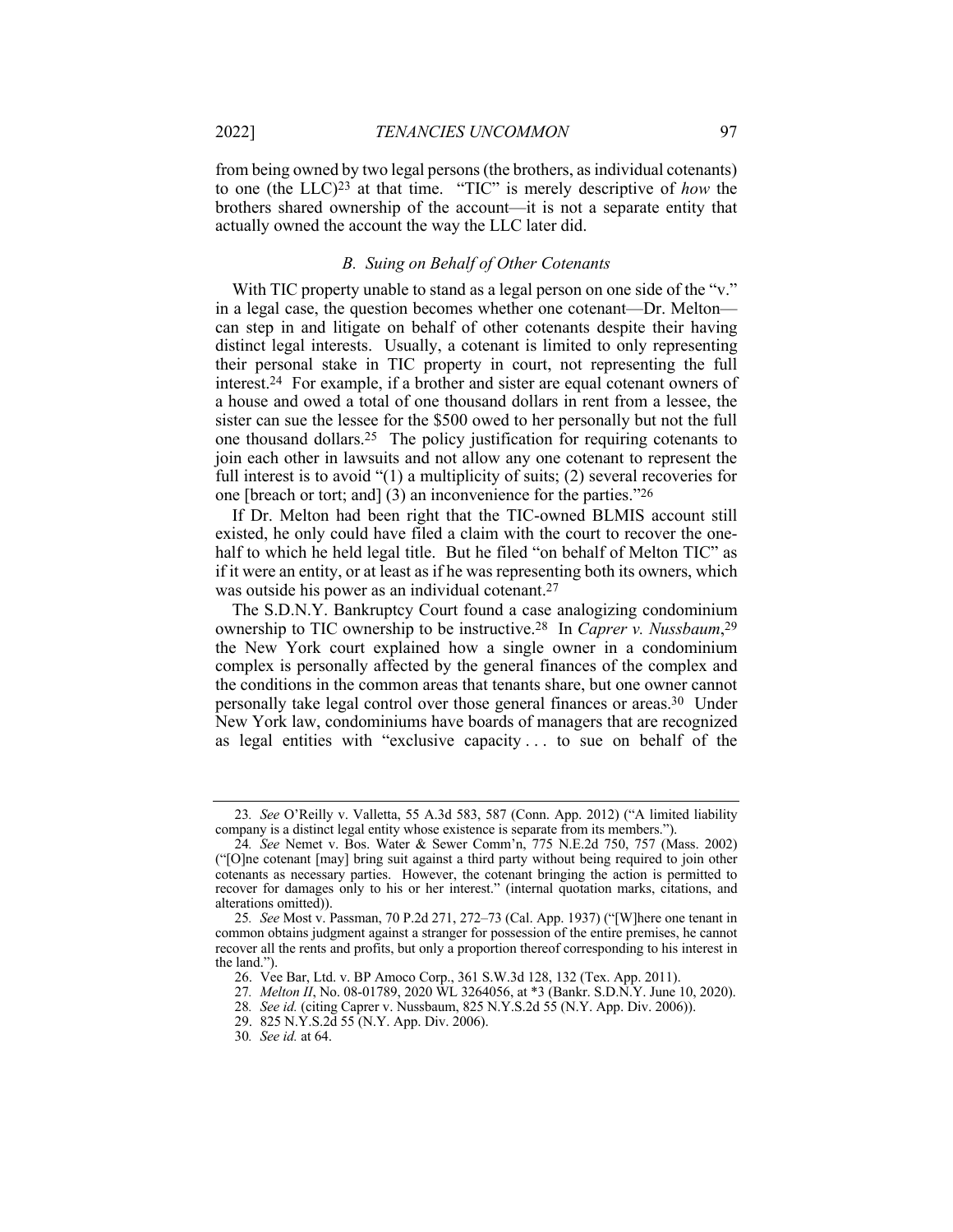condominium" as a whole.<sup>31</sup> The only manner by which owners personally may sue to rectify problems with the common finances or spaces is by filing derivative suits on behalf of their board of managers, like shareholders in a corporation.32 Condo owners must work through a recognized legal entity for such matters.

Tenants in common do not have boards of managers or corporate boards on behalf of which they can derivatively sue, so they are just as powerless to represent common interests as condo owners without a board.33 If a tenant in common wishes to sue to advance the shared interests of all cotenants, they need to join all the other cotenants in the suit,34 even if that just means getting their brother to sign the court filings.35

The S.D.N.Y. Bankruptcy Court did not need to go any further to dispose of Dr. Melton's motion. However, this Essay looks at the one remaining legal question that would have needed to be resolved in Dr. Melton's favor for him to pursue his desired claim: If he could speak individually for the common interest of all cotenants,<sup>36</sup> could he do so pro se? If not, it would have served as an independent ground for the court to deny his motion.

#### II. PRO SE REPRESENTATION

Any person in the United States can choose to represent themselves in a court of law without the assistance of a lawyer.37 To do so is to be litigating "pro se," which is Latin for "for oneself."38 In criminal cases, the Sixth Amendment<sup>39</sup> "grants to the accused personally the right to make [their]

35. The S.D.N.Y. Bankruptcy Court allowed the Melton brothers to make a motion to vacate an order the year before when they were *both* listed as pro se movants. *See Melton I*, No. 08-01789, 2019 WL 3436542, at \*1 (Bankr. S.D.N.Y. July 26, 2019).

36. There are certain circumstances in which a tenant in common can litigate to protect their personal interest in property that incidentally implicates every cotenant's interest, so it is not impossible that a similar case could require further analysis. For example, if a trespasser is occupying all of a property owned by tenants in common, one cotenant can sue to eject the trespasser to aver their own possessory interest, even though that interest is identical to their cotenants'. *See* Dahlberg v. Holden, 238 S.W.2d 699, 702 (Tex. 1951) ("The general rule is that a plaintiff by showing that he owns a definite undivided interest in a tract of land, and that the defendant is a trespasser [claiming to own the land outright], may recover the entire interest.").

37. 28 U.S.C. § 1654 ("In all courts of the United States the parties may plead and conduct their own cases personally or by counsel as, by the rules of such courts, respectively, are permitted to manage and conduct causes therein.").

38*. Pro Se*, BLACK'S LAW DICTIONARY (11th ed. 2019).

<sup>31</sup>*. Id.*

<sup>32</sup>*. See id.* at 68. ("[W]hile a condominium unit owner may not, as a general matter, sue individually to protect his or her interest in the common elements of the condominium, a unit owner may bring a derivative action on behalf of the condominium.").

<sup>33</sup>*. See id.* at 64.

<sup>34</sup>*. Melton II*, No. 08-01789, 2020 WL 3264056, at \*3 (Bankr. S.D.N.Y. June 10, 2020) (quoting *Caprer*, 825 N.Y.S.2d at 64); *see also* Vee Bar, Ltd. v. BP Amoco Corp., 361 S.W.3d 128, 132 (Tex. App. 2011) (stating that it is a "well settled rule that in a suit to recover for injury to real property, all the tenants in common must join"); Low v. Mumford, 14 Johns. 426, 426 (N.Y. Sup. Ct. 1817) (providing the common law rule that "[i]n an action for a nuisance to land, all the co-tenants must join as plaintiffs").

<sup>39.</sup> U.S. CONST. amend. VI.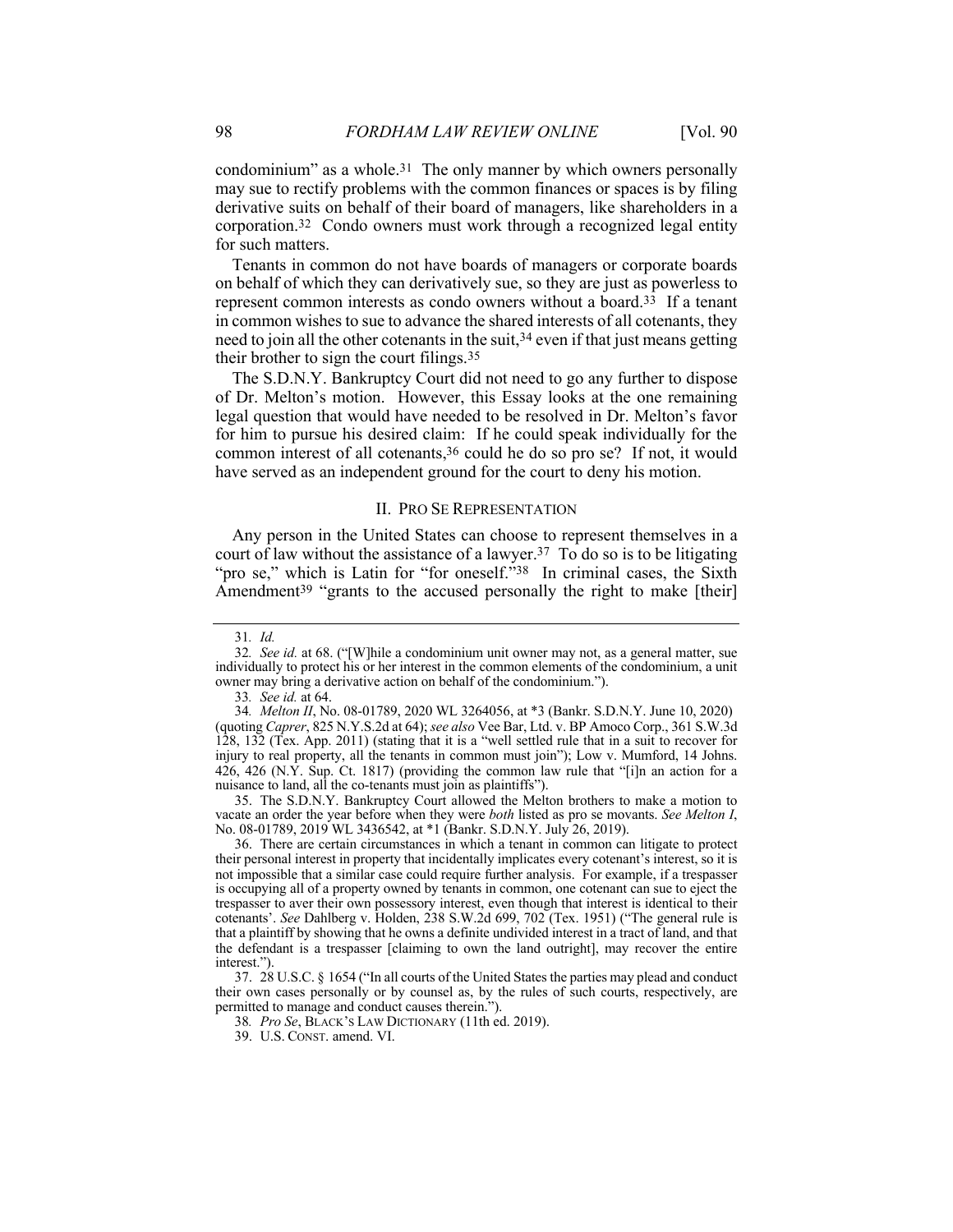defense."40 The statutory right to proceed pro se in criminal and civil cases predates the constitutional right, stemming from the Judiciary Act of 178941 signed by President George Washington one day before the Sixth Amendment was proposed.42

While a *personal* right to representation exists, U.S. law provides no right to represent *others*.43 States may regulate what qualifications law practitioners must attain and maintain to represent others.44 For this reason, a person who wants to see another's legal rights protected in a court of law needs to hire a lawyer for that person.45 Part II.A explains that the selfrepresentation right is not transferable to other persons or entities, and Part II.B applies the law to Dr. Melton's motion.

#### *A. Exclusively a Personal Right*

The right to argue before a court pro se does not extend to representing others—not even very close relatives. For example, when a non-attorney parent wishes to represent their minor child's interests pro se, they are not allowed to do so and must hire a lawyer for their child.46 The same applies to a court-appointed non-attorney guardian wishing to argue pro se on behalf of their minor ward.47 Under the Federal Rules of Civil Procedure, courts must appoint a minor involved in a case with a qualified guardian ad litem who is an attorney,<sup>48</sup> and having a non-attorney parent or guardian provide what will likely be less proficient representation is not a sufficient substitute as a matter of policy.<sup>49</sup> Once a person seeks to represent another pro se, they

44. *In re* Griffiths, 413 U.S. 717, 722–23 (1973) ("It is undisputed that a State has a constitutionally permissible and substantial interest in determining whether an applicant [possesses] 'the character and general fitness requisite for an attorney and counselor-at-law.'" (quoting Law Students Rsch. Council v. Wadmond, 401 U.S. 154, 159 (1971))).

45. There are exceptional circumstances in which courts recognize third-party standing, however. Courts make such exceptions when a litigant has (1) suffered an "injury in fact," (2) the litigant's injury has given him or her a "sufficiently concrete interest in the outcome of the issue in dispute," (3) the litigant has a "close relation" to the third party, and (4) there exists "some hindrance to the third party's ability to protect his or her own interests." Powers v. Ohio, 499 U.S. 400, 411 (1991) (internal citations and quotation marks omitted) (quoting Singleton v. Wulff, 428 U.S. 106, 112–16 (1976)).

46. Meeker v. Kercher, 782 F.2d 153, 154 (10th Cir. 1986) ("[A] minor child cannot bring suit through a parent acting as next friend if the parent is not represented by an attorney.").

47. Cheung v. Youth Orchestra Found. of Buffalo, Inc., 906 F.2d 59, 61 (2d Cir. 1990).

48. FED. R. CIV. P. 17(c)(2).

49*. See Cheung*, 906 F.2d at 61 ("[I]t is not in the interests of minors or incompetents that they be represented by non-attorneys.").

<sup>40.</sup> Faretta v. California, 422 U.S. 806, 819 (1975).

<sup>41.</sup> 1 Stat. 73, 92 § 36 (1789). The provision is now under 28 U.S.C. § 1654, and the language has changed little.

<sup>42</sup>*. Faretta*, 422 U.S. at 813.

<sup>43</sup>*. See* Bradwell v. Illinois, 83 U.S. 130, 139 (1872). The specific holding of *Bradwell* that states do not need to allow women to practice law—was overruled as recognized in *Planned Parenthood of the Heartland v. Reynolds* ex rel. *State*, 915 N.W.2d 206, 245 (Iowa 2018).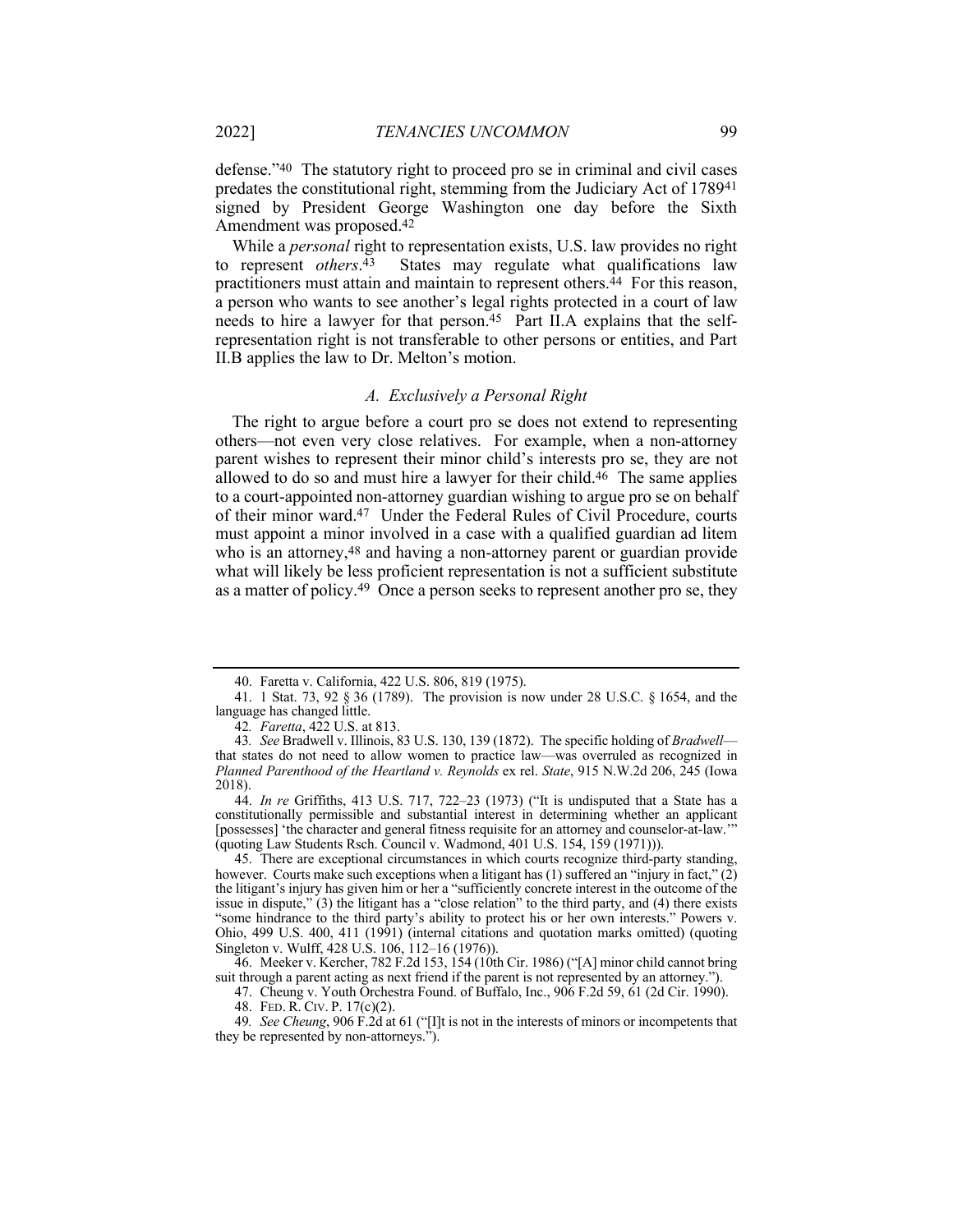have stretched the definition of pro se beyond what it can bear, and they are requesting to engage in the unlicensed practice of law.50

# *B. Dr. Melton's Pro Se Problem*

Dr. Melton's motion was unsuccessful because the court held: "[h]e lack[ed] standing to assert the rights of the other tenants in common . . . and they have failed to join in the Letter Motion to assert their own interests."51 Even if the court had ruled differently on the standing issue and allowed Dr. Melton to represent his brother's interest in the TIC property, he would not have been able to do so pro se. The two theories upon which he could have done so would have been (1) that the cotenant brothers' identical interest in the BLMIS account made them a single legal entity, or (2) he was capable of making a motion on behalf of other tenants in common without their joinder. These theories both fall flat for the reasons put forth in sections I.A and I.B, respectively, but they also fail to clear an additional hurdle: neither business entities nor groups of non-lawyer individuals can ever be represented pro se.

If the court found that Dr. Melton's TIC account was still active and an entity capable of filing a claim, he would need to hire a lawyer to make that filing. Business entities are legal abstractions, not people, and "abstractions cannot appear pro se."52 Even when a person is the sole shareholder of a business entity, and the business is merely their alter-ego and no one else would be harmed by a judgment against it, they cannot represent the entity's interests pro se.53 The sole shareholder and the business are two distinct legal persons, and the shareholder cannot transfer their personal, statutory selfrepresentation right to the separate entity.54 When a business entity appears before a court, the attorney representing it is the business's agent, and a person cannot simultaneously be arguing pro se, "for oneself," and on behalf of another party.55 Dr. Melton would not have been allowed to serve as both the co-owning principal and the litigating agent of a separate legal entity had the court considered it.

Just as a parent cannot represent their child pro se,<sup>56</sup> one sibling cannot represent another pro se,57 nor can any other non-lawyer represent another

<sup>50.</sup> *Id.*; *see also* State v. Settle, 523 A.2d 124, 129 (N.H. 1987) (stating that an unincorporated association of persons is "[by] its very nature as a collection of individuals necessarily and by definition [precluded from] appearance pro se by one individual").

<sup>51</sup>*. Melton II*, No. 08-01789, 2020 WL 3264056, at \*3 (Bankr. S.D.N.Y. June 10, 2020). 52. Scandia Down Corp. v. Euroquilt, Inc., 772 F.2d 1423, 1427 (7th Cir. 1985).

<sup>53.</sup> Nat'l Indep. Theatre Exhibitors, Inc. v. Buena Vista Distrib. Co., 748 F.2d 602, 609 (11th Cir. 1984).

<sup>54</sup>*. Id.*

<sup>55.</sup> Zapata v. McHugh, 893 N.W.2d 720, 725 (Neb. 2017) (stating that it is well-accepted that businesses "must appear through an agent; thus, they are not their own proper persons who may appear in court without the representation of an attorney").

<sup>56.</sup> Meeker v. Kercher, 782 F.2d 153, 154 (10th Cir. 1986).

<sup>57.</sup> Gayle v. NYS Div. of Parole, No. 95 CIV. 10552, 1997 WL 53156, at \*2 (S.D.N.Y. Feb. 10, 1997) (Sotomayor, J.) (finding that one brother could not make a pro se motion on behalf of his late brother's estate, stating "[a] person proceeding pro se can not represent anyone but himself").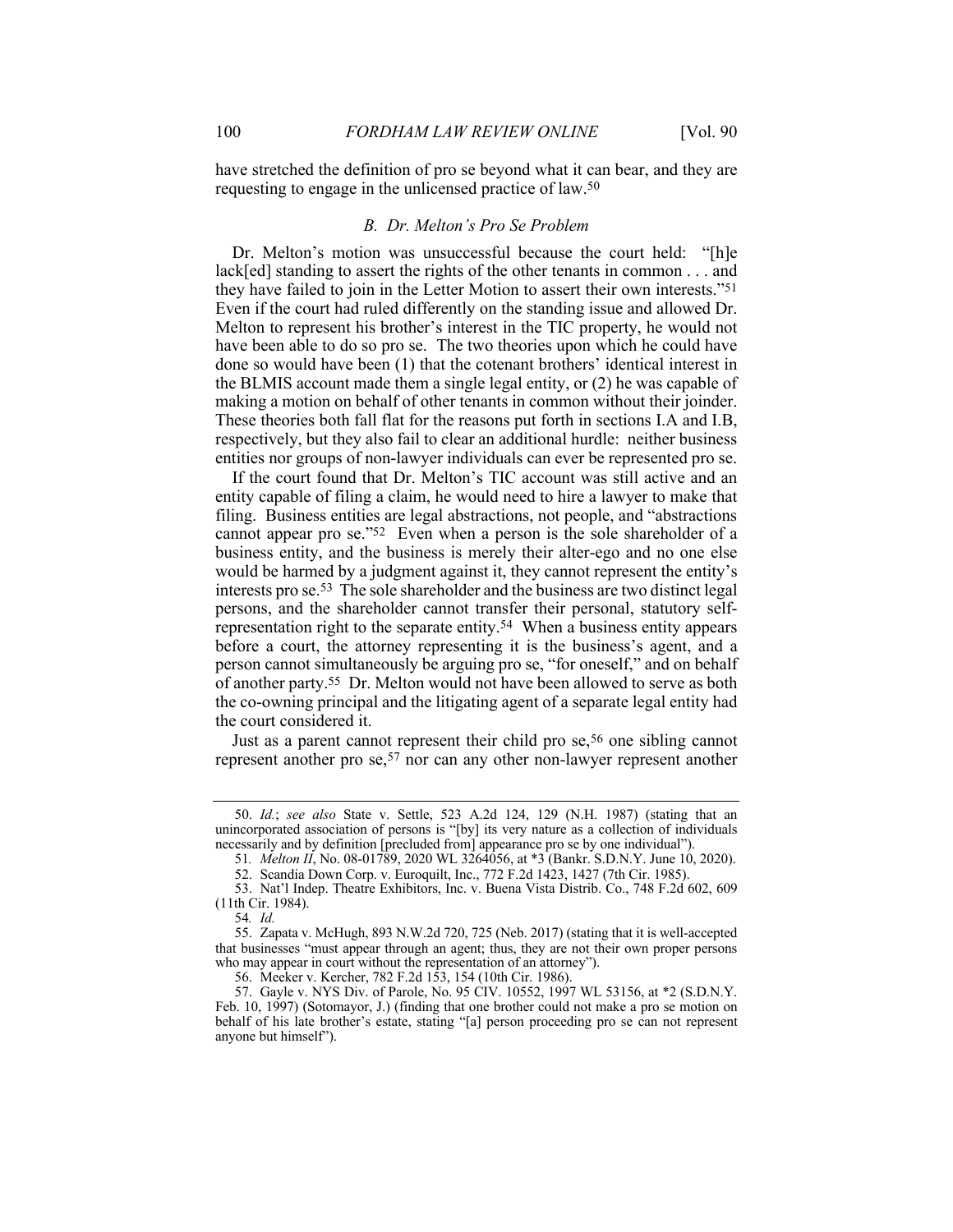individual. The reason behind this rule involves less abstraction than the one prohibiting pro se representation of businesses, being evident from a plain reading of the statute creating the right to self-representation. The statute, 28 U.S.C. § 1654, allows for representation "personally," meaning representation of oneself, "or by counsel."58 A non-lawyer representing another person falls into neither of those categories.

The Melton brothers, even if identically aggrieved, would not be able to proceed with Dr. Melton representing them, just as a class of all-pro se litigants cannot carry out a class action suit.59 Had Dr. Melton passed the Bar instead of the Boards, he would have no problem representing his brother. But a person cannot represent another in court unless they are a lawyer, regardless of their relationship. Each Melton could have filed a claim for the half of the account balance to which they believed they were owed, but neither of them could have made a pro se argument regarding the other brother's half.60

The reason the Meltons transferred ownership to a single LLC was likely to avoid having to protect their identical but separate legal interests individually. But with the benefits of corporate abstraction comes the burden of having to hire a lawyer to represent the resultant entity.<sup>61</sup> Dr. Melton could not bypass that requirement by utilizing his personal right to selfrepresentation.

# **CONCLUSION**

An individual tenant in common cannot represent the legal interests of their cotenants pro se. A tenant in common cannot litigate on behalf of an entire TIC because a TIC by definition is a collection of multiple persons' interests, not a single entity that can speak with one voice.<sup>62</sup> A tenant in common cannot represent anything but their personal stake in TIC property; they cannot bring or defend claims involving their cotenants' interests.63 Even if they could, they would not be allowed to do so pro se because the right to self-representation is truly limited to oneself, and thus it cannot be extended to even closely related persons or legal entities.<sup>64</sup> If the Melton

<sup>58</sup>*. See* Turner v. Am. Bar Ass'n, 407 F. Supp. 451, 477 (N.D. Tex. 1975) ("28 U.S.C.A. § 1654, which was enacted to enforce the Sixth Amendment's guarantees to right to counsel, only allows for two types of representation: that by an attorney admitted to the practice of law by a governmental regulatory body and that by a person representing himself.").

<sup>59</sup>*. See* Nwanze v. Philip Morris Inc., 100 F. Supp. 2d 215, 218 n.3 (S.D.N.Y. 2000) (stating that there is a "well established federal rule forbidding pro se plaintiffs from conducting class action litigation").

<sup>60</sup>*. See* Nemet v. Bos. Water & Sewer Comm'n, 775 N.E.2d 750, 757 (Mass. 2002), discussed *supra* at note 24.

<sup>61</sup>*. See* United States v. Hagerman, 545 F.3d 579, 582 (7th Cir. 2008) (Posner, J.) ("Pro se litigation is a burden on the judiciary, and the burden is not to be borne when the litigant has chosen to do business in entity form. He must take the burdens with the benefits." (internal citations omitted)).

<sup>62</sup>*. See supra* Part I.A.

<sup>63</sup>*. See supra* Part I.B.

<sup>64</sup>*. See supra* Part II.A.